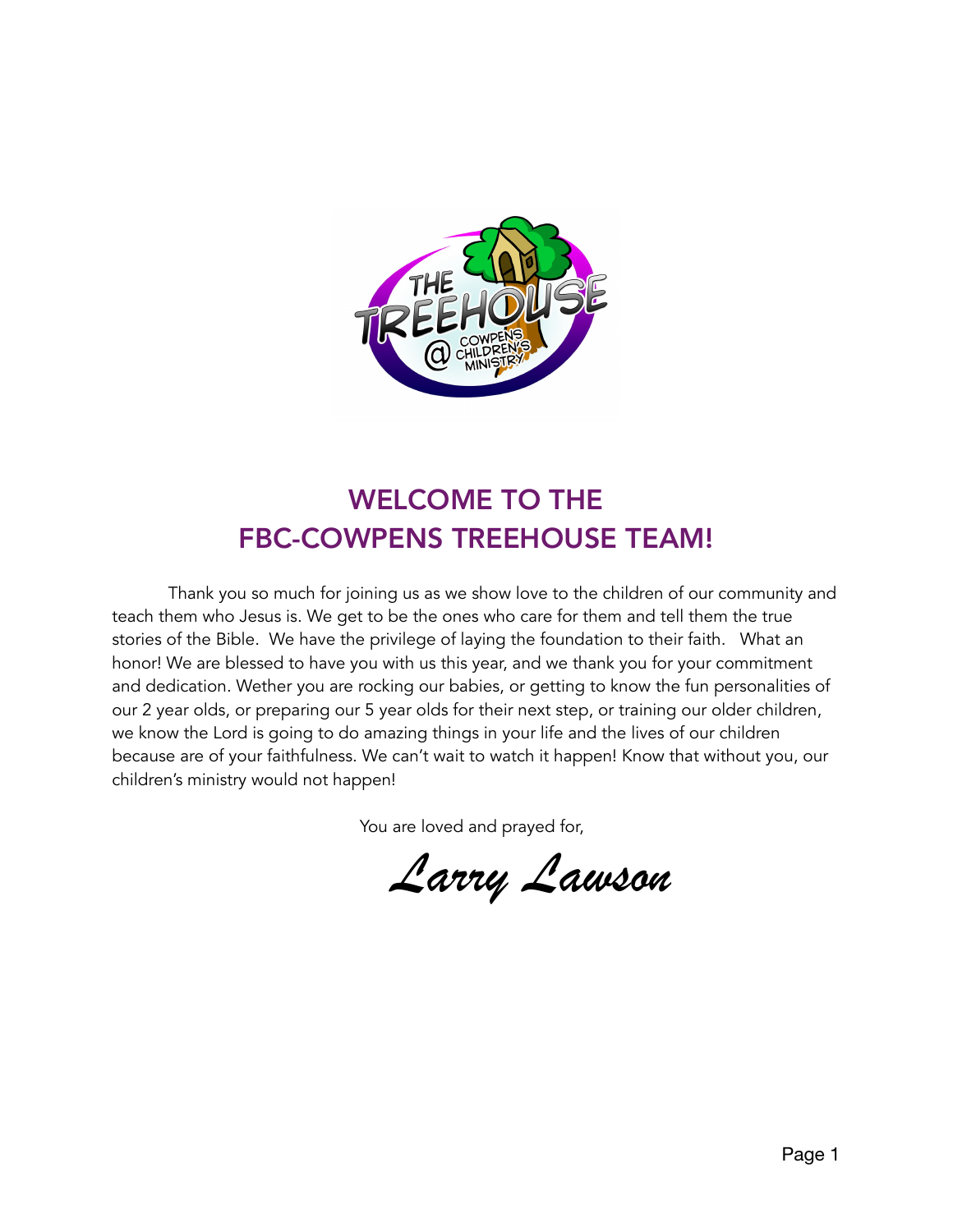## Preschool Leader Job Description

#### MISSION AND VISION

At FBC-Cowpens, we want all children to know that God loves them, God made them, and Jesus wants to be their friend forever. We want their families to feel sure that their child is safe, happy, and learning who Jesus is while in our care. We want our volunteers to know that each child needs a champion that will embrace them, and make them feel safe. We do these things through serving our children, their families, and our volunteers to the best of our ability.

#### JOB DESCRIPTION

TreeHouse team members cultivate a safe and welcoming environment for kids and their families while introducing them to who Jesus is week to week.

#### PRIMARY WINS

At the end of each week, children know more about who Jesus is, have been embraced, feel safe, and had fun. They walk away excited to come back, and their families feel accomplished.

#### YOU ARE

- In a growing relationship with Jesus Christ.
- Submitted to the Bible as the final authority for your life.
- Serious about your own spiritual growth and taking responsibility to pursue it.
- Attending adult worship on a regular basis.
- Committed to the vision, strategy, and values of FBC-Cowpens and pursuing membership.
- Available with your time, emotional capacity, and moral discernment to lead a group of children.

#### YOU CAN EXPECT

- The Pastor, Staff, and your Team Leader to care for and help develop your leadership abilities, walk with you and pray for you as you lead.
- A safe and secure environment in which to serve.
- Weekly communication from your Ministry Director and Team Leader
- Your classroom to be properly stocked, and all the necessary supplies to be in place for your class time on Sunday morning.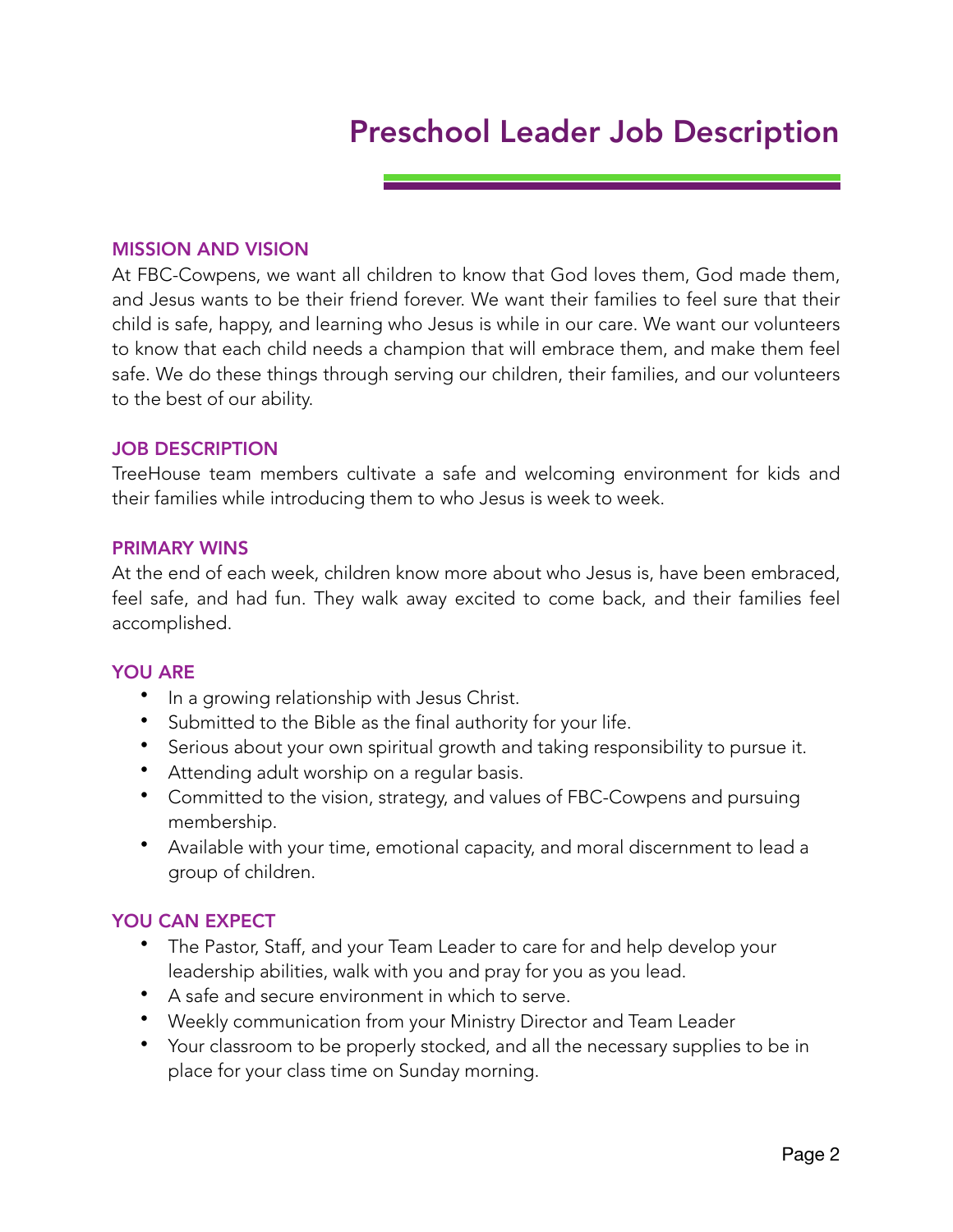- Proper communication and lessons to be sent no later than Wednesday before you are scheduled to serve.
- Your Children's Ministry Director to address any issues pertaining to children, parents, or other leaders.

### YOU ARE RESPONSIBLE FOR

- Completing a volunteer application if you have not done so already (If you are 13 yrs old and older). \*\* Please note that anyone under the age of 18 will only be allowed to serve with at least 1 adult over the age of 18.
- Completing a background check (ran through the volunteer application).
- Supporting and upholding the TreeHouse safety and security policy.
- Participating in planning meetings and training opportunities provided by FBC-Cowpens no more than 3 times a year.
- Responding to Communication Requests no later than Wednesday evening before you are scheduled to serve.
- Preparing for class time using the material emailed to you each week.
- Sending provided post cards to kids who have been absent for an extended period of time, have been sick, or are celebrating a birthday or a new sibling.
- Celebrating the special events in the lives of your kids (birthdays, milestones, achievements).
- Placing your own children in their age appropriate classroom.
- Arriving to your designated area at 9:00 (for 9:30volunteers), and 10:00 (for 10:30 volunteers) each week for prayer with your team leader and prep for class time.
- Informing your team director of any celebrations or needs in the lives of your kids and their families.
- Taking care of physical needs of the children (bathroom breaks/diaper changes, snacks and drinks, being aware of any allergies, reporting any injuries, etc.)
- Being familiar with volunteer guidelines.

#### GUIDING PRINCIPLES

- Our vision is to see children come to an understanding that Jesus made them, loves them, and wants to be their friend forever.
- Our ministry is not just to children, but also to their parents and families as it allows them to be spoken to directly from the Lord each week, uninterrupted.
- There is no such thing as just another Sunday.
- Our kids and their families will know that God loves them and is for them by how we serve them. And that we love them!
- It's not about us. We're here for the kids.
- Children's ministry is not babysitting. It's a foundation.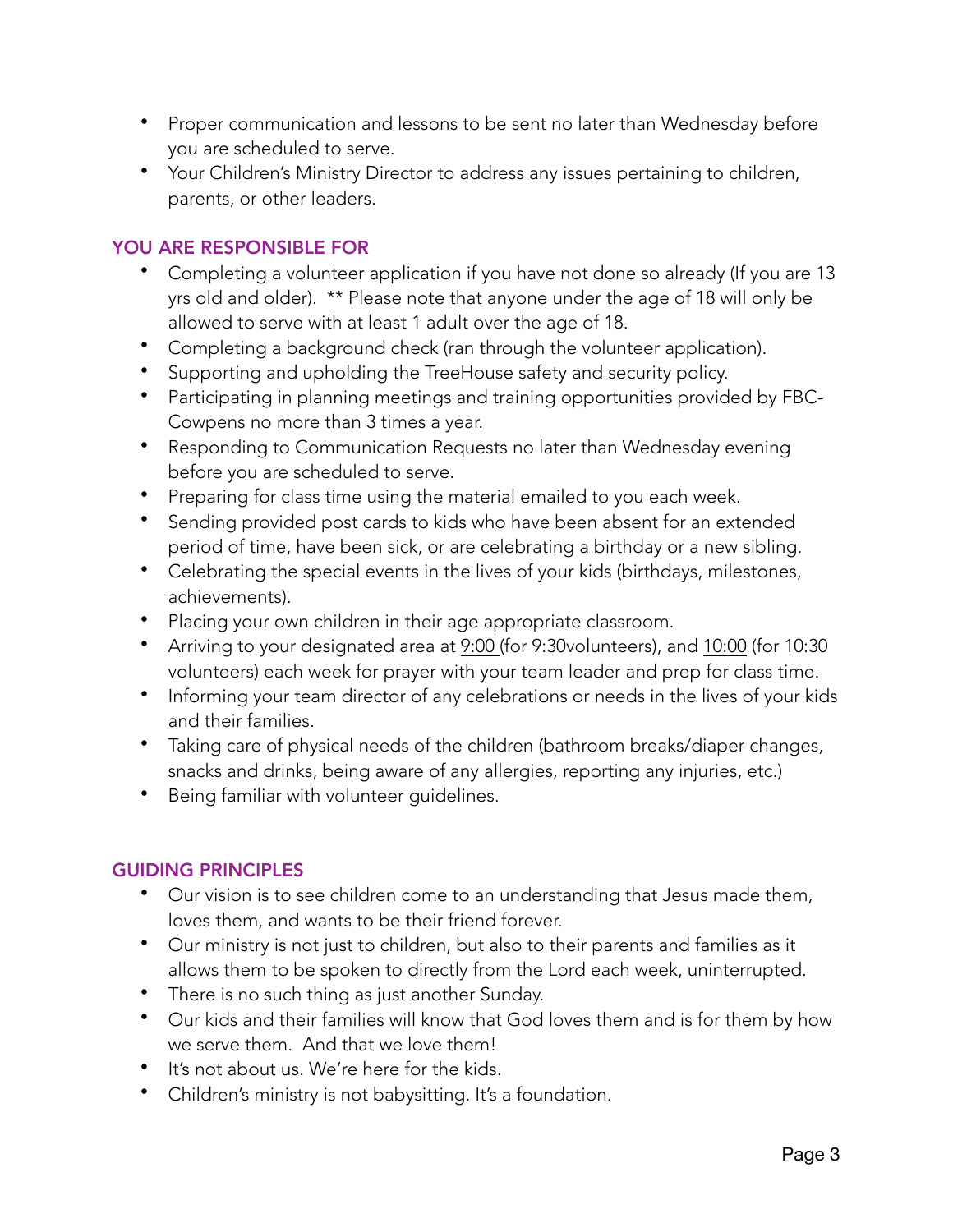# **Training**

*The following expectations and guidelines have been created to offer our families a welcoming and safe worship environment. We believe that these are reasonable guidelines and procedures that will help us to make our ministry the best it can be for our volunteers, our preschoolers, and their families!* 

## While Serving:

- Limit cell phone use in the classroom except for emergencies or unless specified to do so in your lesson.
- No food or **hot beverages** in classrooms while kids are present.
- Parent's should not stay in the classroom with their child. If you do have a parent that continues to stay on a regular basis please let the Children's Team Leader know.
- Please check the roster and verify the correct children placed in your classroom.
- Please only use painters tape or cork strips to attach things to the walls
- Don't kiss kids that aren't yours I know, they're cute and its hard! (Safety)
- Dress
	- o No high heels in the classrooms.
	- o Plan to wear clothing that is covers well when bending forward or squatting down!
- Leave the classroom as clean as possible.
- Please respond to your serving request by Wednesday the Sunday before you are serving
	- o Block out any dates you know you will be absent in advance so that we know to find a sub for you that day. This can be done on the calendar at the TreeHouse Registration Desk.
- Be on time –9:00 AM for the 9:30 AM time and 10:00 AM for the 10:30 AM time.
- Emergency's happen, but please do your best to give us at LEAST a 24 hr. notice if you cannot serve on your week
- Be sure to teach the lesson, and use supplies prepared for your hour only
	- o Don't stress about completing every activity, but make the most of your class time with your kids - we get 50 hours a year with them year!
	- $\sigma$  If there is any issue with any of your materials or supplies, please let us know.
- Communicate with the TreeHouse Team Leader before/after about your class time, behavioral issues, needs of kids, feedings, and anything pertaining to the room itself.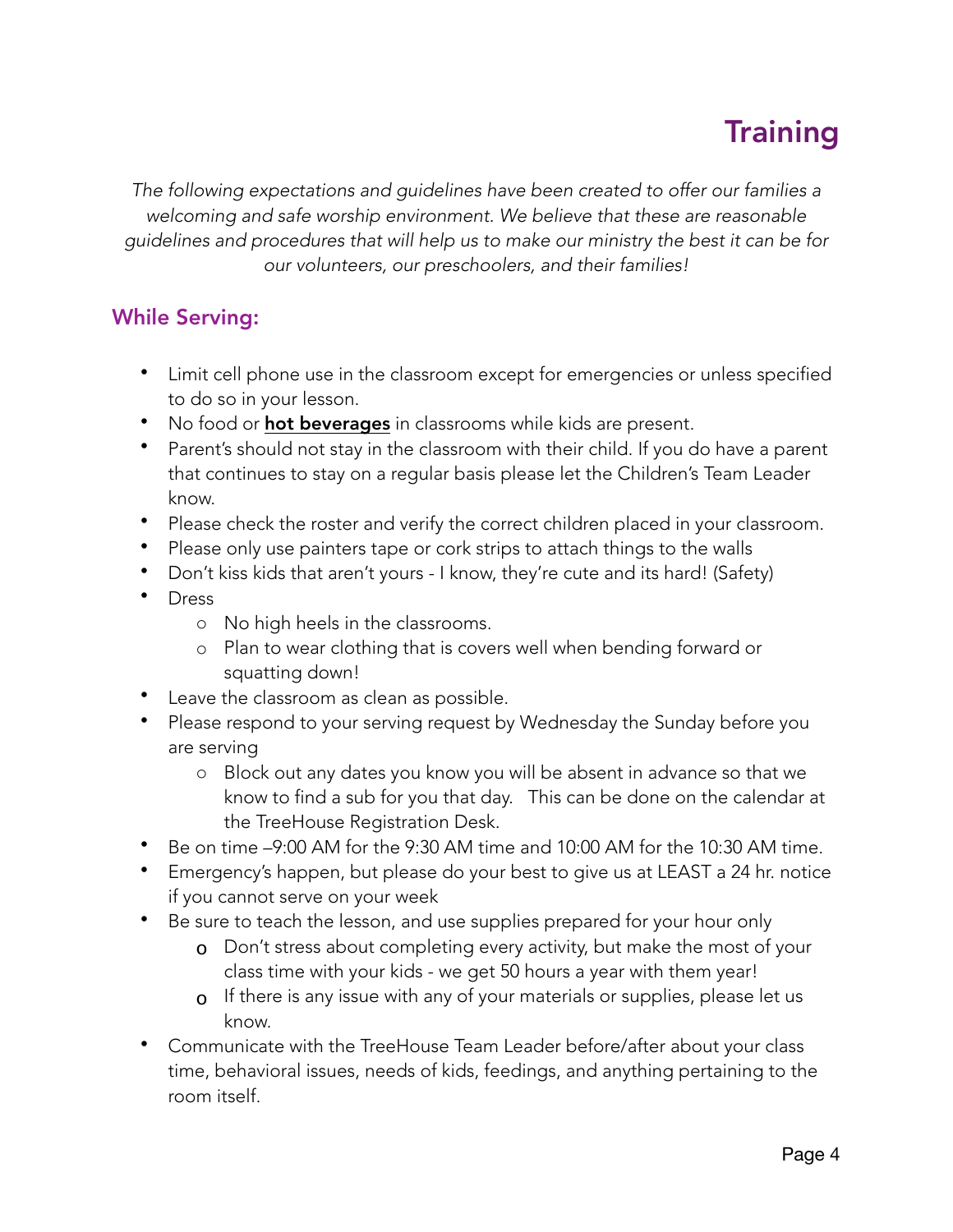## Children:

- Always read kid's stickers to know who they are and if there are any allergies/ custody orders/ special needs
- Keep parents informed of behavior and injuries. (Inform Team Leader first.)
	- o In case of any accident/ injury *ALWAYS* fill out an incident report prepared for you in every classroom (in cabinets). One half should be given to the parents and the other to the TreeHouse Team Leader
	- o Please do not let children get to aggressive during playtime.
	- o If you have to put a child in time-out always let the parent and your TreeHouse TL know. If you feel uncomfortable having these conversions your Team Leader will be happy to do that for you.
	- o Do not discipline children beyond time out if an issue arises please let your TreeHouse TL know
	- o Never suggest a mental/physical diagnosis or problem to a parent. If you have a concern let your TreeHouse TL know
- Develop a relationship with families *especially* new families. Always make parents and children feel welcomed.
	- o When we win a parent, we win their child
	- o When we win a child, we win their parent too
- Engage in worship time along with the kids they will mirror you show them that Jesus is fun!
- There a box in each room labeled "toys" if a child brings a toy from home please place it in this box or on the top of the cubby until class time is over
- Potty Breaks
	- o When taking a child to the bathroom the doors are never to be closed completely unless there are TWO adults present in the bathroom
	- o Please make sure littles have clean bottoms and hands before returning to the classroom
		- **EXED 15 If you do have to wipe a child please be prepared by having gloves** on
	- o Only women leaders are allowed to assist with potty breaks
	- o If a child has an accident we have extra clothes available if they do not
	- **o** Ask the child to wash their hands and wash yours too
	- o If you have older children who do not need assistance do not enter the bathroom with them. If you need to check on them - open the door, keep one foot in bathroom and one foot in the hallway or classroom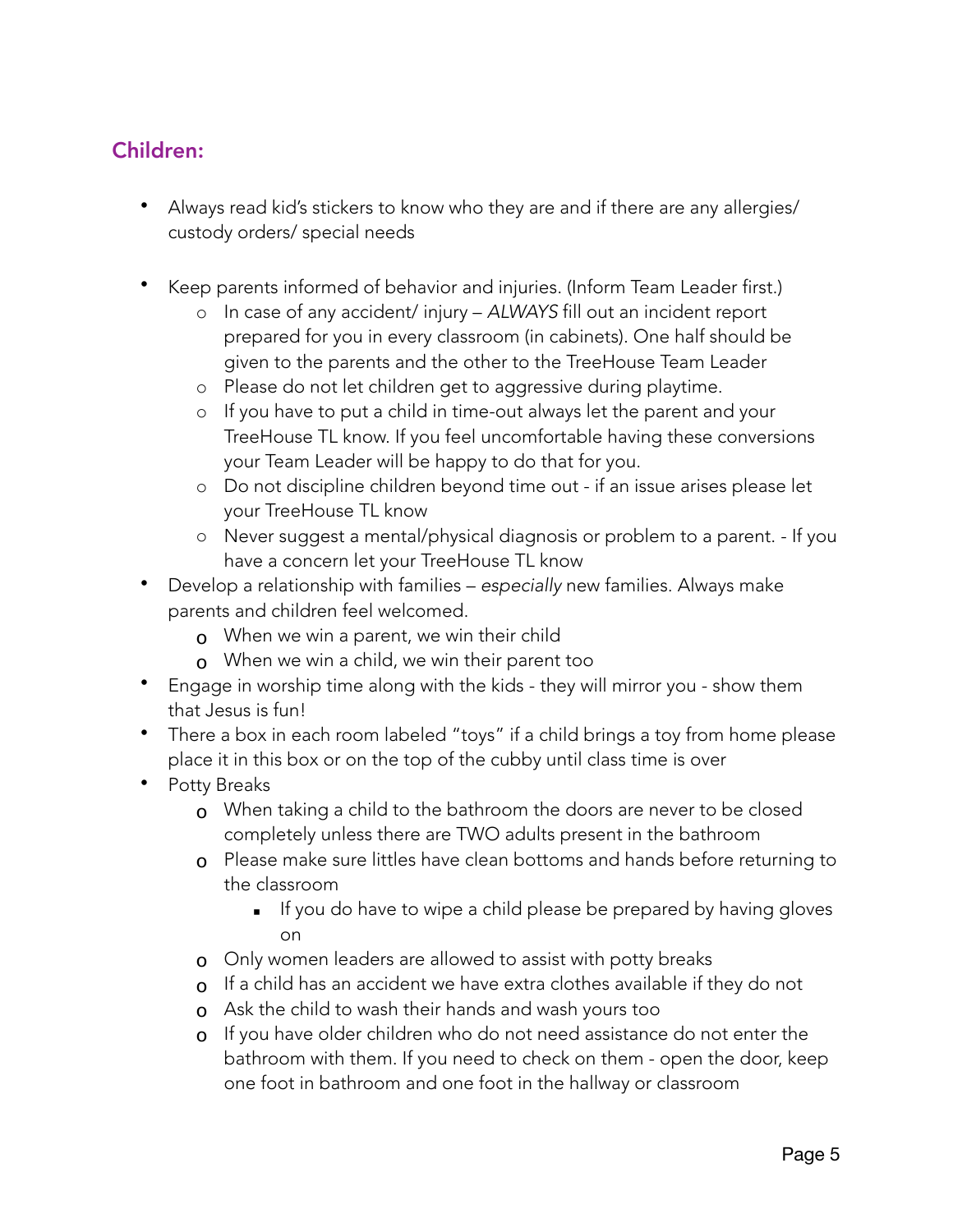- Diaper Changing
	- o Only women leaders are allowed to change diapers
	- **o** Clean gloves must be worn for every change
	- o Changing tables must be wiped down between each change and after the last one
	- o Do not apply any cream unless specified by the parent
	- o Always put a diaper sticker on the child's clean diaper and mark as needed
	- **o** There must be TWO adults present at ALL times during diaper changes
	- **o** Hands must be washed between every change and after the last one
- Keep the "big picture" in mind we are teaching kids who Jesus is, and ministering to their families just as much as them.
	- o Some Sunday's wont feel like a "win" but if you showed up, and embraced a child - thats a win in our book!
- *ALWAYS* notify a staff member or TreeHouse TL before calling a parent to come see/get their child.
	- o If a parent is called from the check in desk always text TreeHouse Team Leader to let them know what's going on
- Keep kids in the classroom
	- o Kids should not be outside of their room unless they are inconsolable and need to take a break or a walk in the hallway
		- **If you do need to leave the room always let the other teachers in** your room and your TL know where you are.
		- Always be back 10 minutes prior to check out.
		- **E** Never go outside of the secure area with a child.
- If a child comes into your room with a bag that does not have a tag to identify that it is theirs please attach one for them, and point it out to the parents
	- o tags can be found under the TreeHouse Check-In desk and in your classroom cabinets
- Snack time
	- **o** We will have goldfish OR other snacks provided by us UNLESS their name tag indicates a food allergy or need
		- **EXECUTER:** ALWAYS Check for any allergies (sticker/ sign in sheet) and inform TreeHouse Team Leader of any major ones
		- **•** Provide a snack from the cabinet or designated areas.
		- **•** Provide small water bottles and dispose of them after use.
		- If a child with a food allergy DOES get ahold of a food that wasn't from their bag, ALWAY let the parent and your TL know
		- **EXE** If you want to bring a special treat for your class always get approval from TreeHouse Team Leader or Staff. Any kid's with food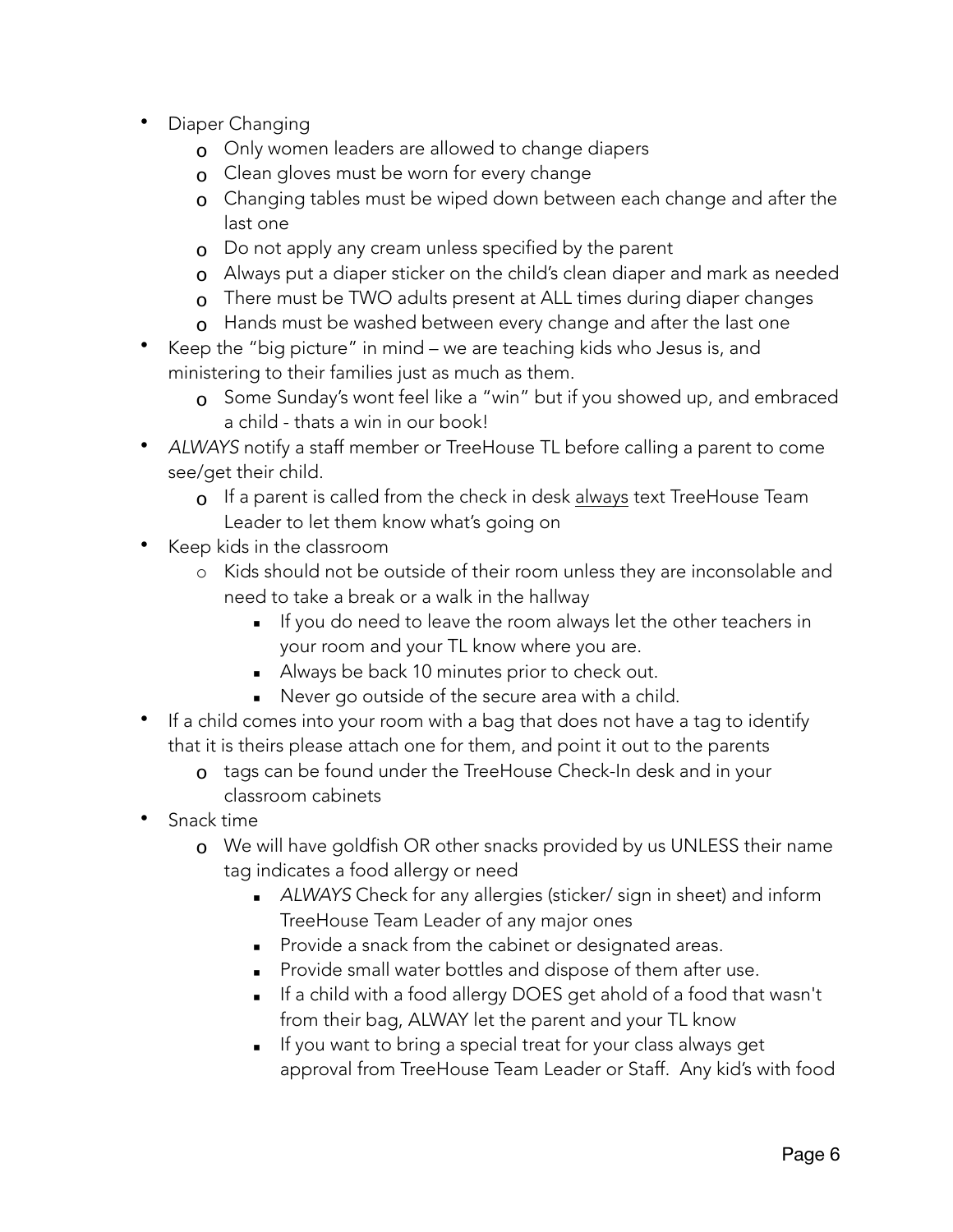allergies should also be contacted prior to in order to ask parents to bring a safe substitute for them.

- **EXECT** There should never be peanuts or peanut butter in the classrooms for any reason for kids or for yourself
- Teachers should visually match all children's stickers to the adult that is picking them up before they are allowed to be released to that adult
	- o If there are an issues here ask the adult to wait and inform your TL. You can text or call to come to you.
	- o If an older sibling comes to pickup a child please ask them to wait until their parents arrive before leaving with the preschooler.
	- o Please do not take kids to their parents who is serving in another area when class time is over unless they ask you to - please wait for them to come pick them up.
	- o When in doubt don't.

## Personal:

- Volunteers should have a personal relationship with Jesus Christ
- Volunteers should have a passion for serving children and not see this opportunity as an obligation.
- Volunteers should have be planning to become a member of FBC-Cowpens.
- Life outside of church should reflect Jesus:
	- o Be above reproach about what you post on social media and your interactions in and out of church. It is a reflection of our church, your children's TreeHouse Team Leader, our ministry, and Jesus himself.
- *Be dependable Be flexible its not about us.*
- Don't be afraid to have fun and be silly with the kids make your class time your own little weekly party.
- Show up children need a safe place and a safe face.
- Take directions from team leader.
- Patience x 1000!
- Volunteers should not bring their own children of an older or younger age with them to class.
- Volunteers should keep up with their ID lanyard. Take it home, and bring it with them each time they serve.
	- o If you know you can't keep up with it, please feel free to leave it at the check in desk when you leave each week.
	- o If you ever need a new one, please let TreeHouse TL know.
- Always have a happy attitude <sup>©</sup>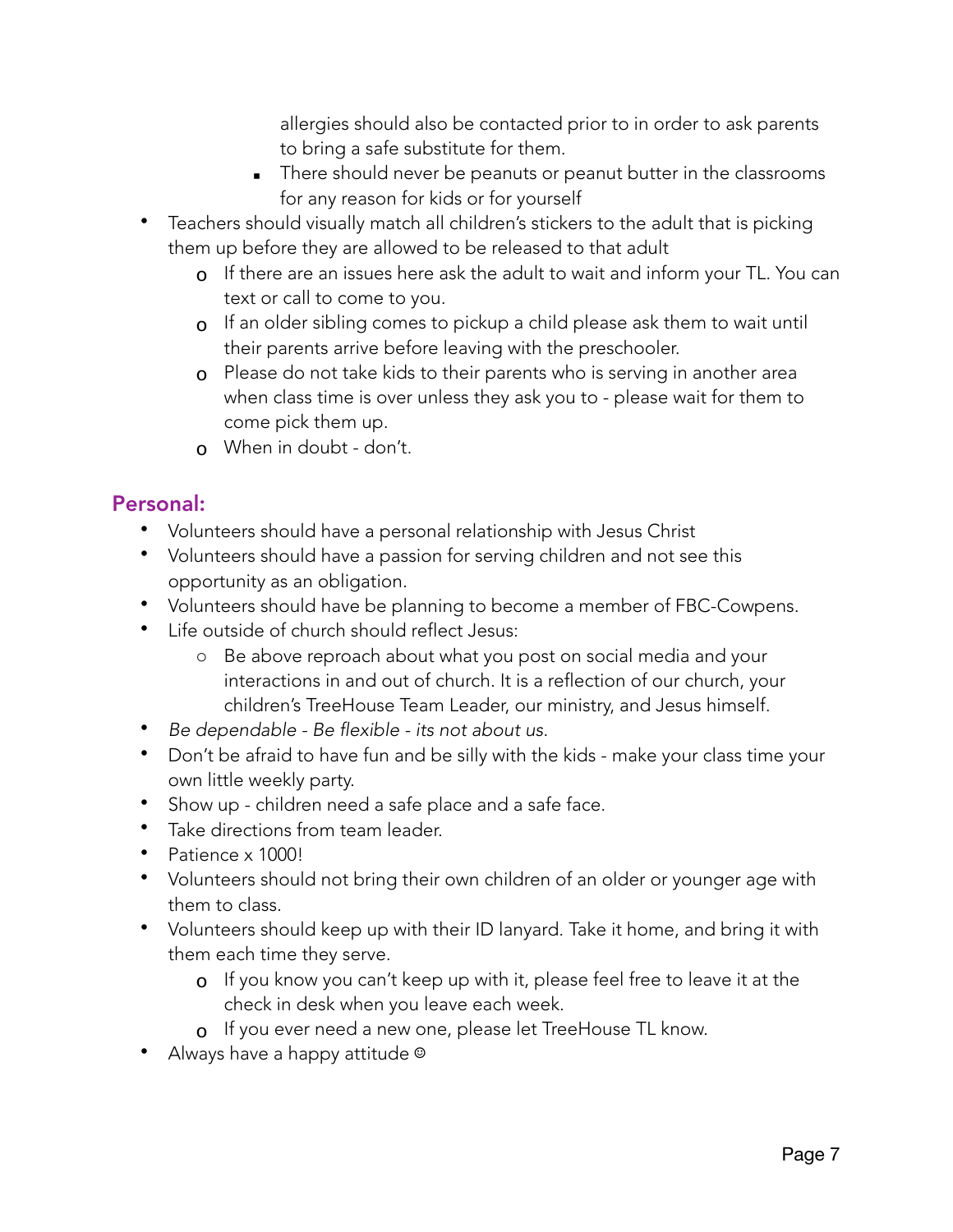## What does it look like to "win" as a Children's Volunteer?

- Showing up when you're scheduled to serve.
- Being present!
- Gaining the trust of a parent and child.
- Kids feel safe and have fun.
- Kids learn about who Jesus is.

"You can't champion a better future for kids unless you consistently challenge the priorities of adults."

"Be the leader you want YOUR kids to have."

"Its not about us."

# TREEHOUSE Safety and Security Policy

## **Children's Ministry**

Safety and security for our infants and children is of utmost importance. Be aware that you have an important responsibility. Keep your eyes and ears open at all times for any safety concerns, suspicious visitors, safety hazards, and potential accidents. As you interact with children and discover any of the above, please report them immediately to the staff.

#### **General Childcare**

This policy is applicable for infant through fifth grade in the Preschool and Elementary Ministry. In the Preschool Ministry we ask that there always be at least two volunteers in each classroom. If there are only two volunteers in the classroom and a child needs to leave, a staff member or floater can step in to assist. No one should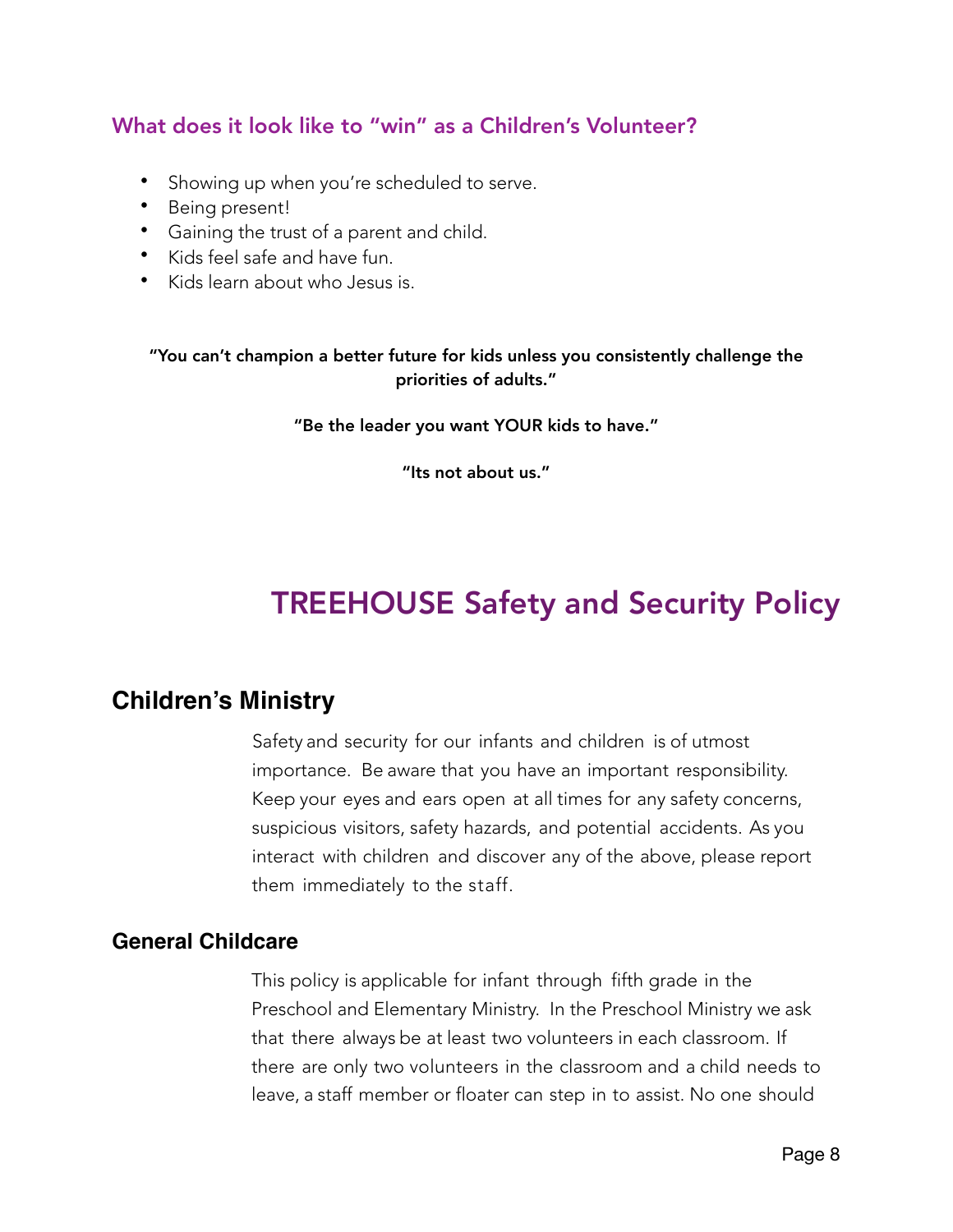be alone with a child, and a child should never be left alone. In the Elementary Ministry normally there will be two volunteers in each room but occasionally only one. In the event there is only one child and one volunteer in the class the doors shall remain open and lights on; staff should be notified if this last more than a few minutes.

All entry points into the Kids Zone Area will be locked or monitored by volunteers and staff.

- •No coffee or hot beverages in the classrooms.
- •No outside food in any classroom at any time.
- •Avoid cell phone use during supervision.
- •Store your belongings out of reach from the children.

## **Registration Procedure /Check-in / Check-out Procedure**

#### Registration

To be registered the following must occur:

•Adult and child must be present.

•Adult on file must be present before any additional adults are added to the family account.

During the registration the following to occurs:

1.Childs name, date of birth, address, phone numbers and contact information for parents are collected.

2.Children are registered for the appropriate class for their age or level of development.

3.Identify any special needs such as allergies, custody issues, etc..

#### Check-in

The following steps must be taken to properly check in and be admitted into the TreeHouse area:

•Parent/guardian provides Key Fob or names to TreeHouse Check In desk.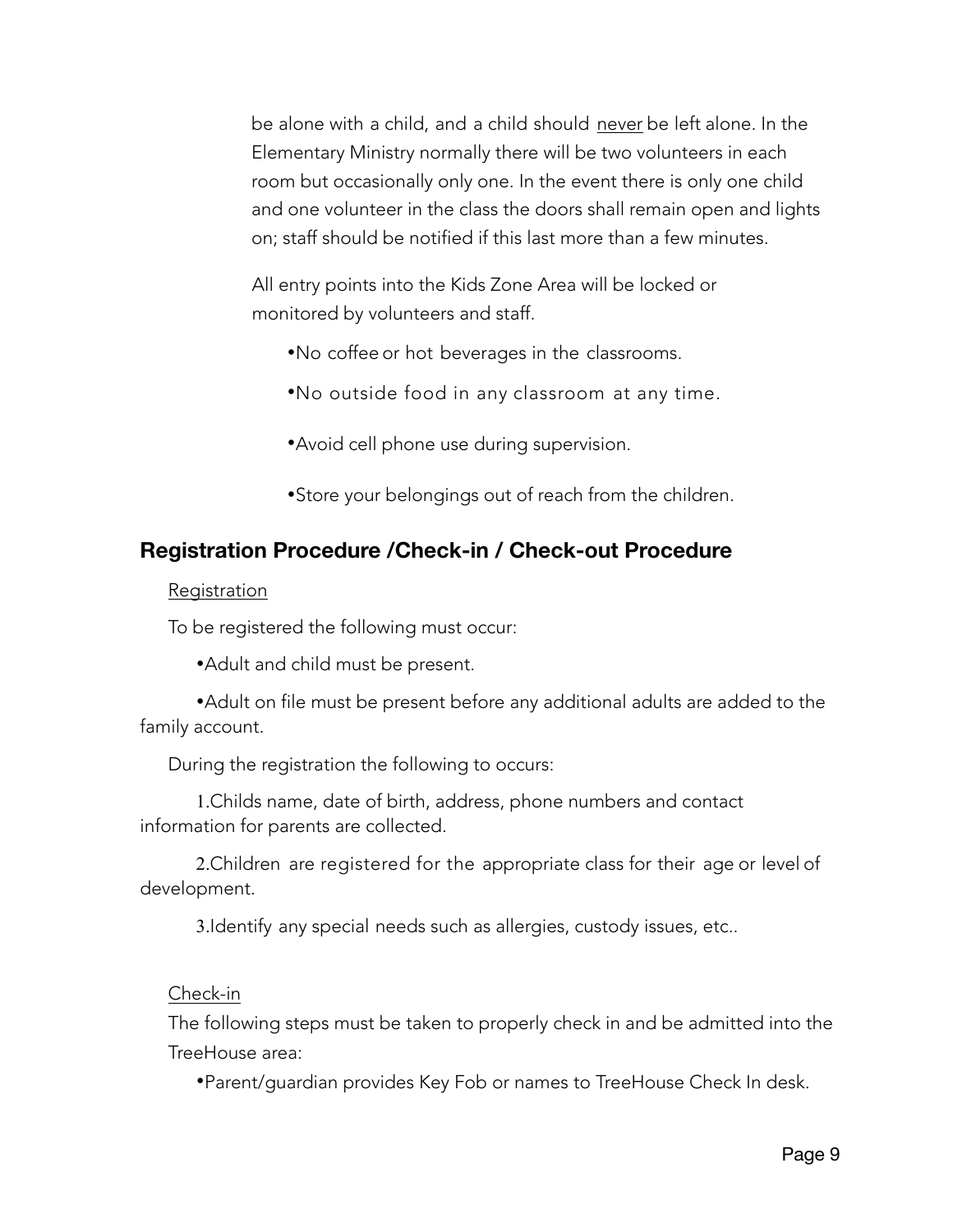•Identification stickers are provided to the parent/guardian and child

•Identification stickers are placed on the child and parent/guardian, then admittance into the TreeHouse area is authorized

•Infant and preschool children **must be escorted** by the parent/guardian to their classroom where they will complete the drop off process and disperse belongings to the volunteer on duty.

•Elementary children will be dropped off in TreeHouse registration area and escorted to their proper large group gathering.

\*\*No one will be admitted in to the TreeHouse area without an ID sticker\*\*

#### Check-out

The following process should be followed during check-out in order to ensure that the children are being release only to the authorized persons:

•Parent/guardian is admitted into the TreeHouse area after presenting ID sticker.

•Parent/guardian collects child and belongings from classroom after making ID sticker available to the class volunteer for comparison.

•If parents/guardians sticker is either lost or does not match the child's sticker staff must be notified to release the child.

\*\*Children cannot be released by volunteer without matching stickers\*\*

#### Parent/Guardian Notification Procedure

Parents are notified using the notification systems or by physically locating them. Ministry Leaders or Staff should be consulted before contacting the parents.

#### Worker/Volunteer Identification

All volunteer and staff members are required to wear ID lanyards that dearly identify them as qualified workers, authorized by the volunteer coordinator to work with children. The volunteer will check in with the Check In desk upon arrival to collect badges, if left at the desk.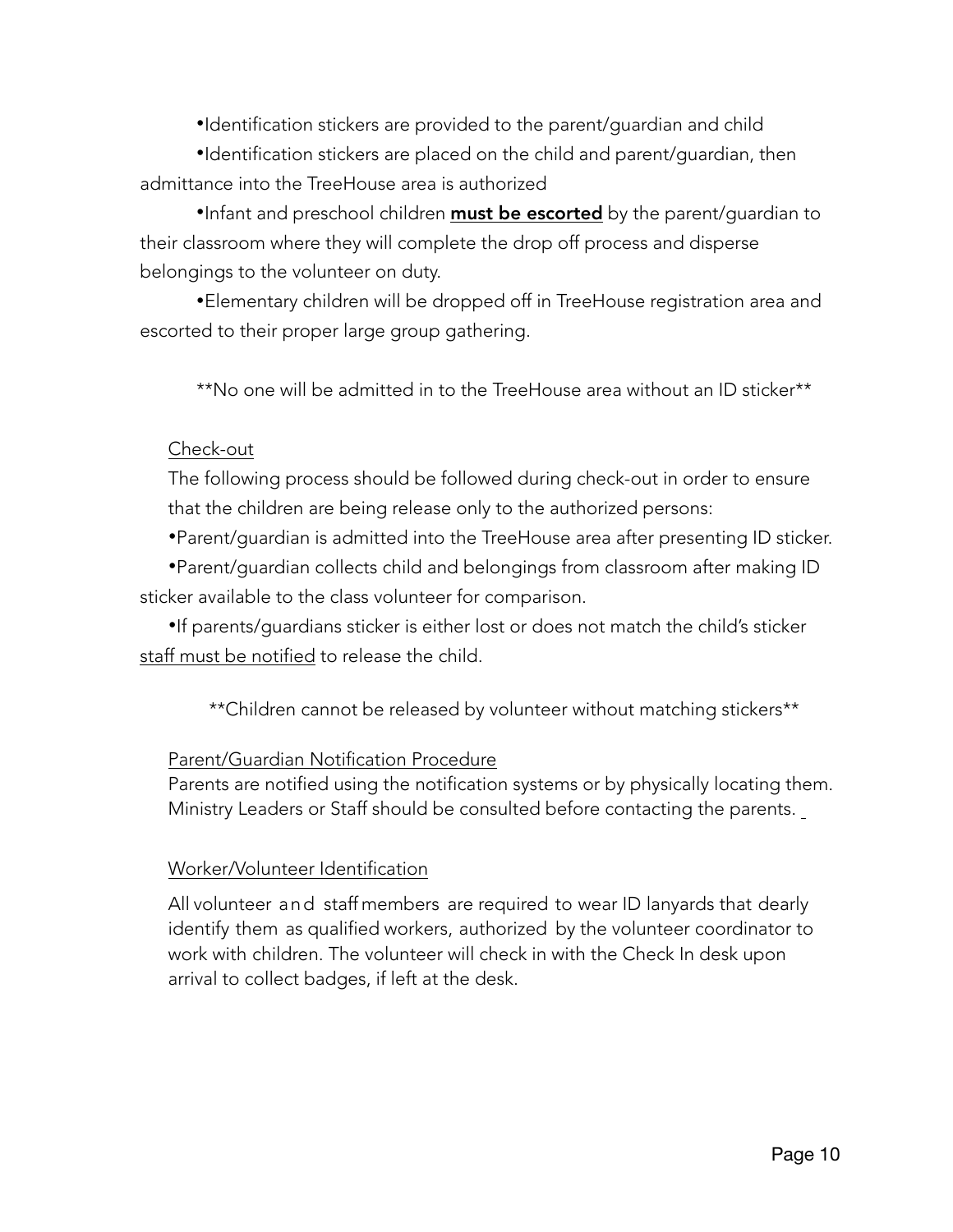#### Medicine

No medicine will be administered by any volunteer or staff to a child in our care. If it is necessary that the child receive medicine during their stay, a parent must return to administer it.

#### Hand Washing

Volunteers and staff must wash their hands when they arrive, after using the restroom, after handling bodily fluids, after changing a diaper or assisting a child in the restroom, and before serving snacks to children. Only sanitizer provided is to be used. Children's hands will also be washed after diapering, after they have used the restroom, and before snacks.

## **Injury Care and Reporting**

#### Injuries

When a child in our care is injured, basic first aid will be provided. This first aid will be provided with the help of the children's area staff members. If the incident requires emergency attention immediately notify Team Ministry Leader or Staff and dial 911. Staff members will coordinate the emergency response and notifying the parents. Head injuries or any other injury that may need follow up medical treatment, Ministry leaders or staff will be notified immediately. Minor scrapes and scratches, will be gently rinsed water and cover with a bandage.

#### Reports

The volunteer or staff who witnessed the injury will complete the injury report immediately following care of the child. The ministry leader will review, sign and maintain a copy of the injury report. If another child was involved in the accident, that child's name is not to be mentioned in the report. Parents would be verbally informed about how the accident occurred and what actions were taken. Staff members will follow up with the parents within 24 hours of the incident.

#### Suspected Child Abuse or Neglect Procedure

Staff members or volunteers that suspects the abuse or neglect of any child that participates in any church activity will report those suspicions to the Ministry Leader or Church Staff.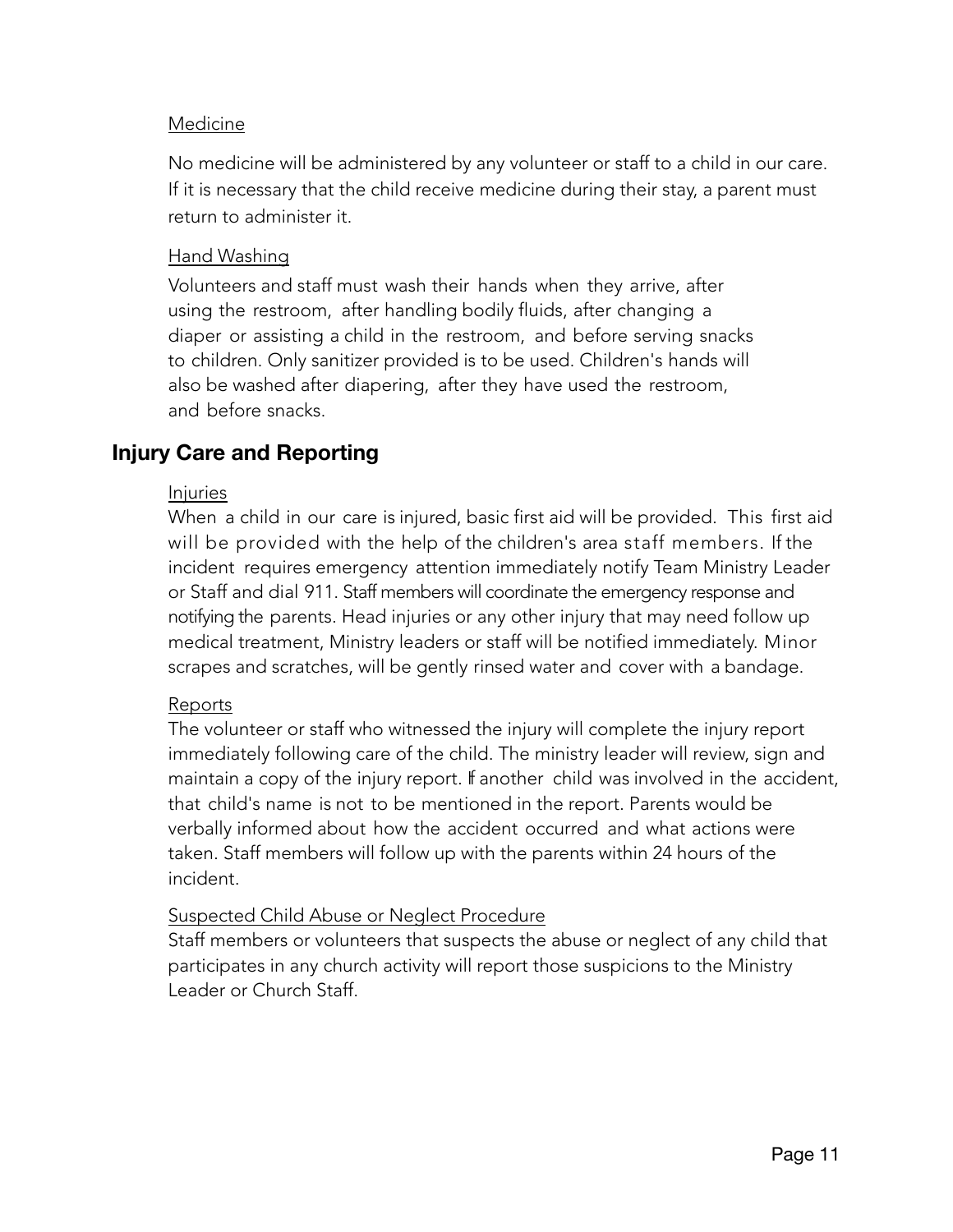### **Emergency Action Plans**

#### Missing Child Procedure

In the event that a child is unaccounted for, the Ministry Leader will be primarily responsible for coordinating the search effort for the missing child.

During Church Activities

1.When a child is unaccounted for while a ministry activity is in progress, the class volunteer will contact the ministry leader to report the situation. The search team will then establish an appropriate perimeter around the ministry activity and begin a systematic search for the missing child.

2.The following areas should immediately checked; bathrooms, neighboring classroom, playrooms, children's worship, siblings classroom.

3.If the child is not quickly located the parent will be notified by the ministry leader and apprised them of the situation.

4.Video surveillance footage if available will be reviewed to identify the last know whereabouts of the child

5.Search efforts will continue until the child is found or law enforcement authorities take over the responsibility for the search.

During an Evacuation or Lockdown

1.When a child is unaccounted for at the assembly point after an evacuation or lockdown has been initiated, the class volunteer will contact the ministry leader to report the situation. At no time will the class volunteer leave the other children in their care. The search team will be responsible for the systematic search for the missing child.

2.The search team will search all other rally points for the child before entering a potentially dangerous area, whether by reentering an evacuated building or leaving a lockdown area. Team members will report the status of the search at least every five minutes to the ministry leader to determine when all children have been accounted for.

3.Video surveillance footage if available will be reviewed to identify the last know whereabouts of the child

4.Search efforts will continue until the child is found or law enforcement authorities take over the responsibility for the search.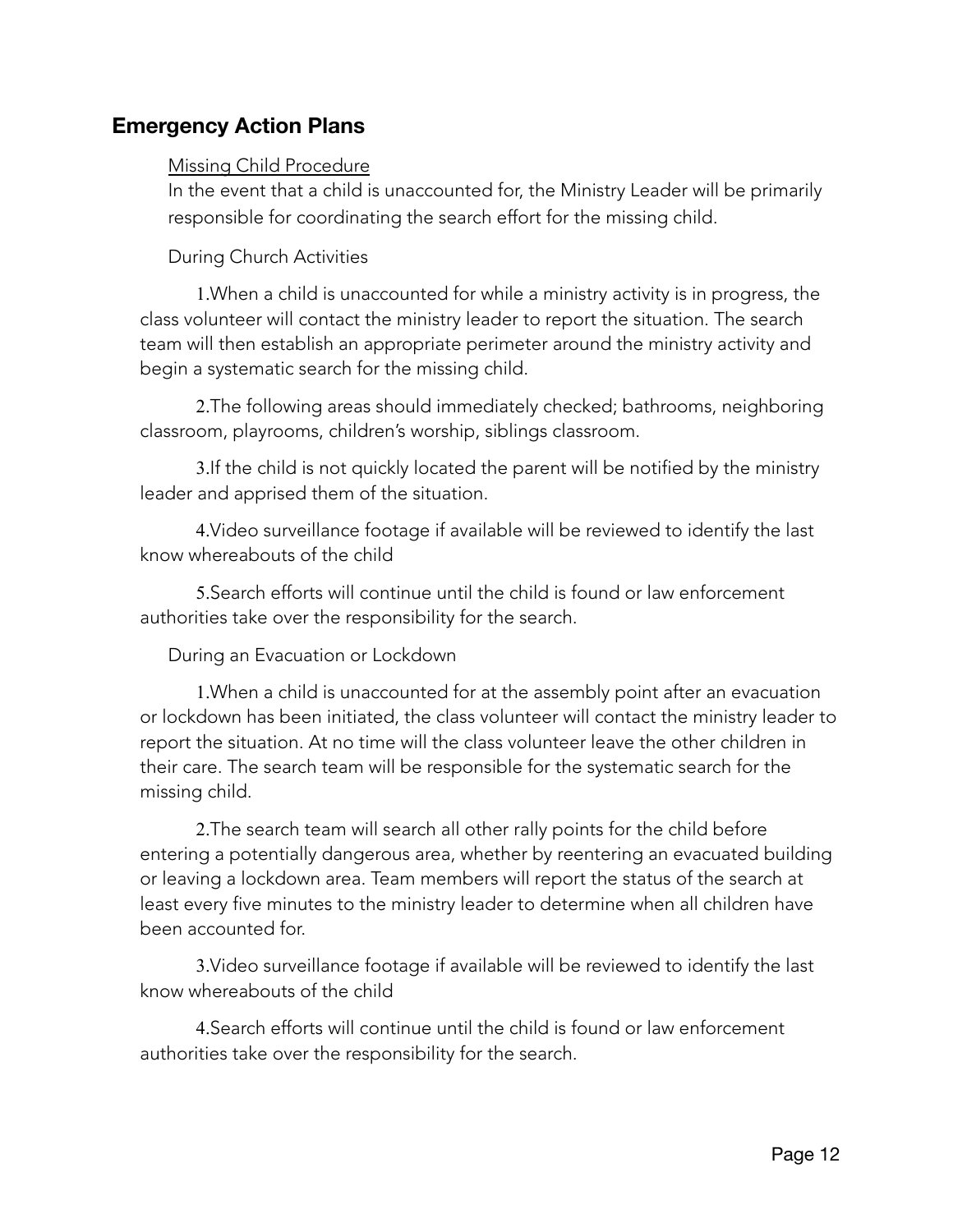#### Evacuation of Children's Area

A fire is one of the examples that would cause an evacuation of the children's area to be required. In the event of an evacuation it is important for all the Staff and Volunteers to not only be prepared, but remain calm.

In the event of an evacuation the Staff should direct which exit the classrooms should use while also rendering assistance to special needs children and infants. The preferred exits are on the side stairwell closest to TreeHouse classrooms and exit the side building and the Nursery exit door beside the Nursery. Remember that all emergencies exits will require children to cross the driveway in order to meet and the assembly point, use caution.

Class Volunteers would follow the below steps:

1.Secure the sign in sheet for children accountability

2.Assemble the class in an orderly line using the knotted rope or holding hands (check bathroom and look for hidden children that may be frightened due to the noise)

3.Infants and crawlers should not be carried unless absolutely necessary, use cribs, strollers to roll them to the assembly point on the side lot and lawn.

4.If the hallway is clear of fire or smoke depart out the nearest fire exit (Use caution when crossing the driveways).

5. If hallways and exits are unsafe the classroom door should be closed and windows used as exits.

6.Close doors and turn off lights as leaving to show the room is clear.

7.Assemble on the side lawn beyond the parking area.

8.Class Leaders and Staff will form a perimeter around the children.

9.Staff will release the children to parents using the Release Procedure.

#### Tornado Safety Plan

In the event of a threat of a Tornado and the Safety Plan is activated the class Volunteers would follow the below steps if the classroom has windows or exterior walls:

1.Secure the sign in sheet for children accountability

2.Assemble the class in an orderly line.

3.Follow the provided map to the nearest interior hallway.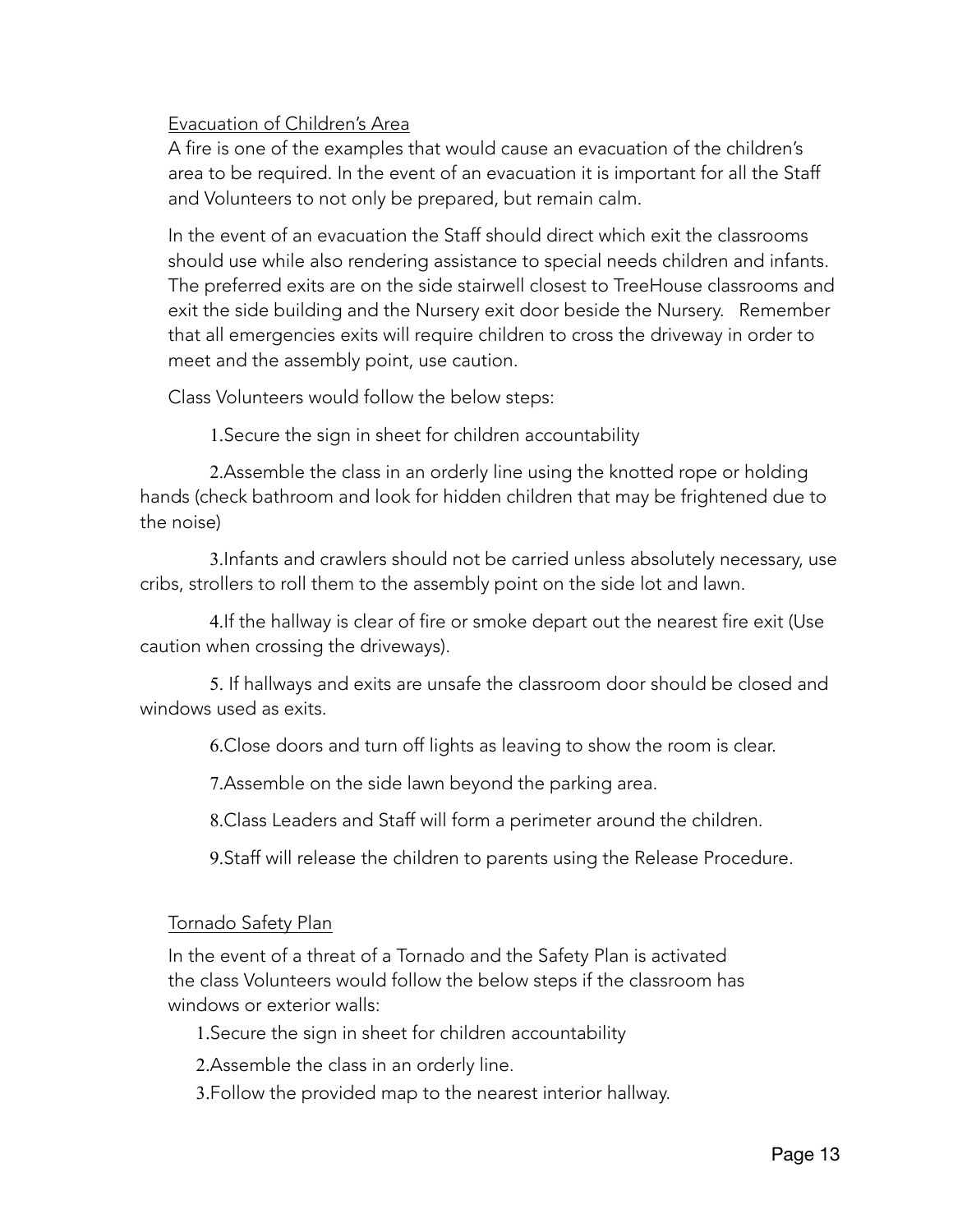4.Once in place have children crouch low, head down with hands covering the back of the head (avoid the corners of rooms as the often collect debris)

5.Once all clear is given and if no damage has occurred return to classroom using the orderly line. (before leaving account for all children and once again when arriving to class

6.If damage has occurred and all clear is given assemble at the assembly point on the side lawn past the parking lot (use caution of electrical line, jagged glass and crossing the driveway)

7.Class volunteers and staff will form a perimeter around the children.

Ministry leaders or Staff will release the children to parents using the Release Procedure

#### Lockdown Procedure

There are multiple reasons for a lockdown plan to be activated, such as a missing child, an active threat on the property or called for by local law enforcement. In the event that a lockdown plan is activated by the class volunteers would follow the below steps:

1.Secure the sign in sheet for children accountability

2.Stay where you are or if in a hallway move into the nearest classroom.

3.Close the doors (if any other children are in the hallways bring them into your classroom)

4.Use provided security locks or any other means necessary to secure your door.

5.Turn off lights.

6.Stay away from windows and doors, keep children calm and crouched low.

7.Wait for all clear or directions from Staff or Law Enforcement.

8.Stay with children until released to the parents using the check-out procedure.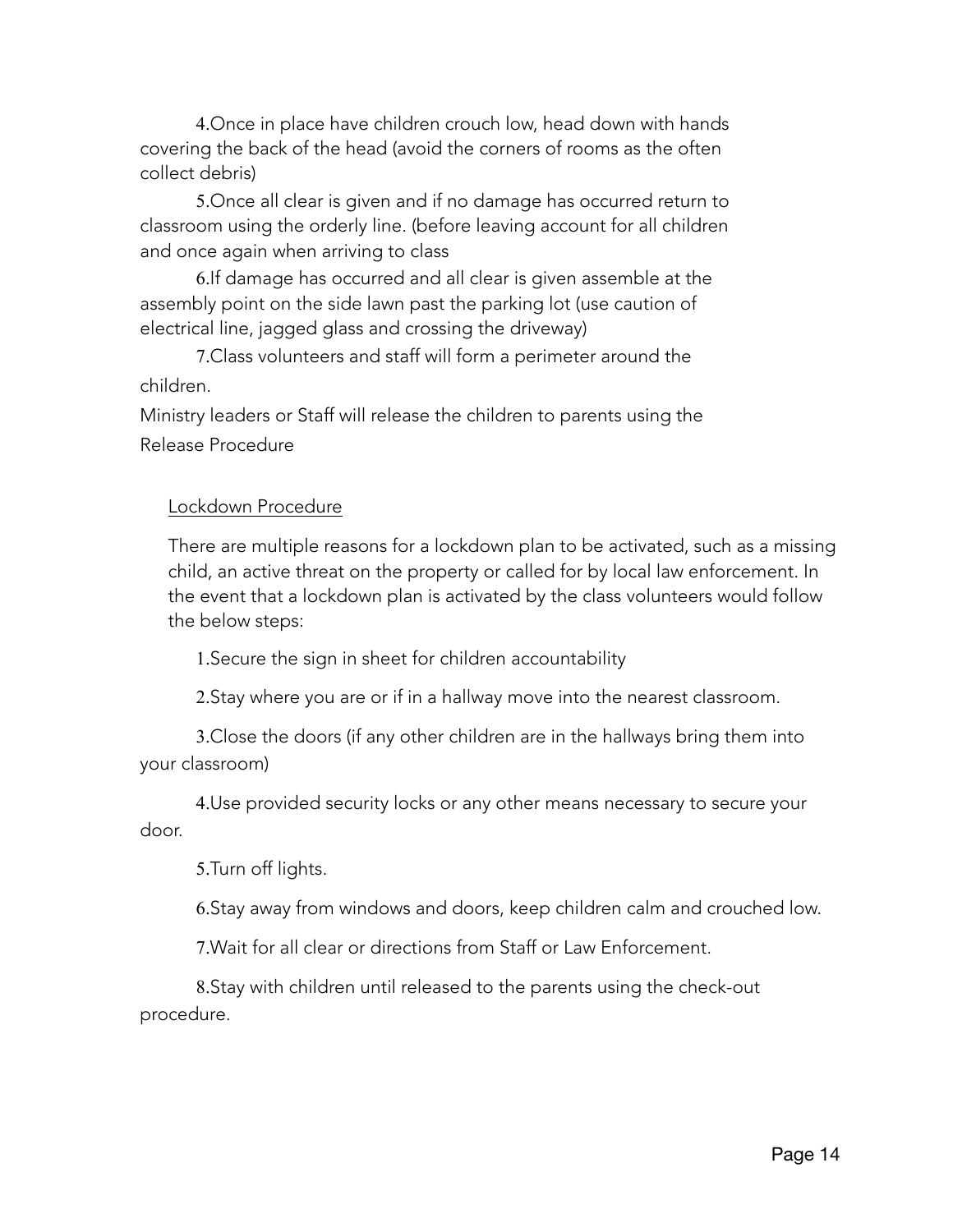Team Leader Contact Info:

Larry Lawson- 864-680-4942 Pam Camp- 864-580-9766

Resources to be familiar with:

Church website -[www.firstbaptistcowpens.com](http://www.firstbaptistcowpens.com) 

FBC-Cowpens TreeHouse Facebook Page: Join Today!

Realm Check-In and Communication.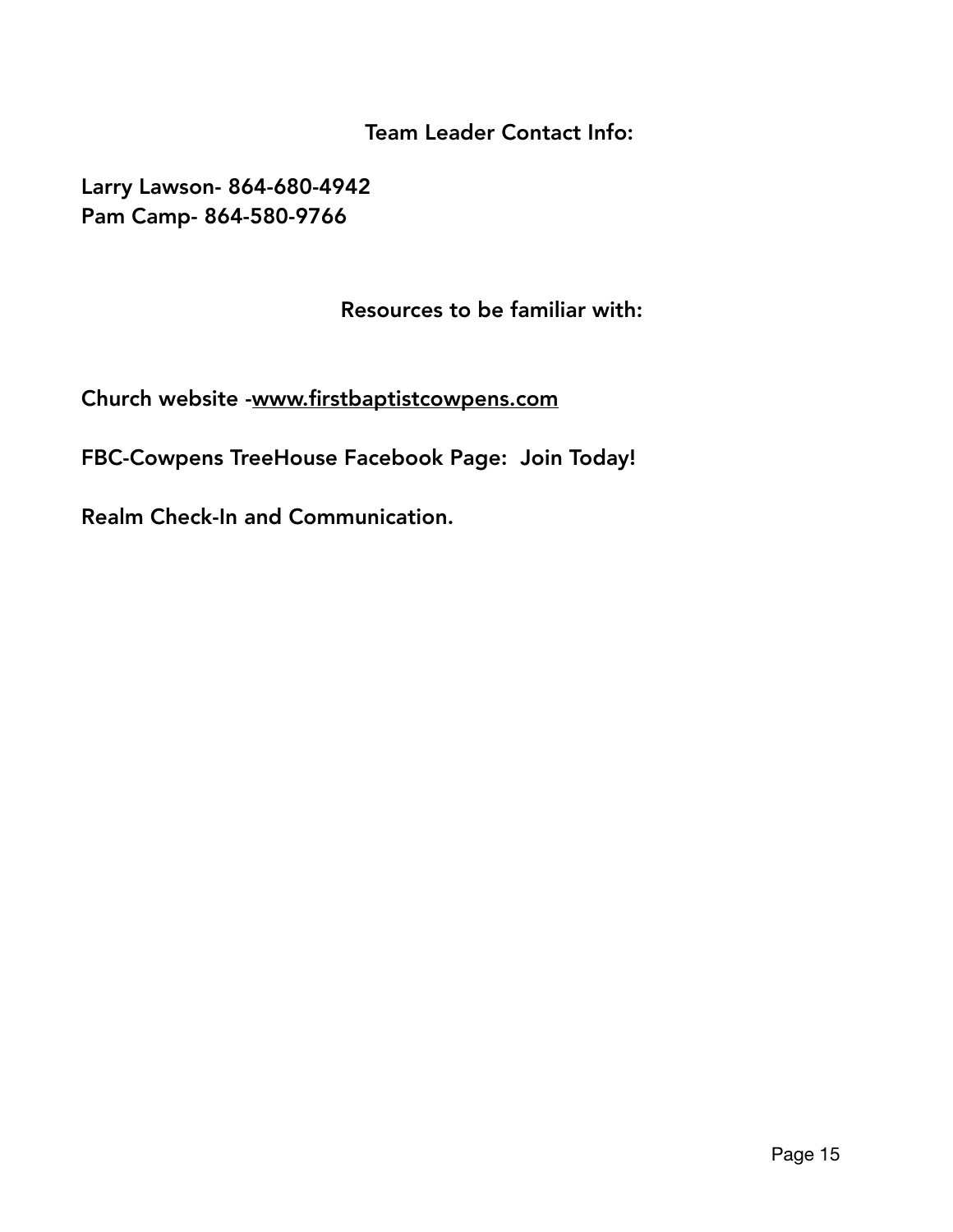



# *S e r v i n g C o v e n a n t*

Over the next year, I commit to something more than myself. I commit to serve the Children of FBC-Cowpens and our community by showing them and teaching them that God loves them, made them, and wants to be their friend forever. I commit to serve their families by allowing them peace of mind while worshiping and learning more about God and the Bible. I commit to giving my best in my punctuality, attitude, words, teaching, and loving of these children, because Jesus gave His best to me. I commit to these things not out of obligation, but because I believe in growing the next generation of the church who will carry the gospel to the world. I will take this commitment seriously and show that in how I handle my responsibilities as a children's leader/volunteer. I will be an example to others in what I say, the way I live, and through my love, faith, and purity. I commit to uphold the standards and guidelines given to me by my church. I will do these things with joy and faithfulness so that I may be used by the Lord for His purposes in such a way that on my final day, I will hear Him say, "Well done, my good and faithful one, come on in." — Romans 12:1-2 — Mark 10:45 —

\_\_\_\_\_\_\_\_\_\_\_\_\_\_\_\_\_\_\_\_\_\_\_\_\_\_\_\_\_\_\_\_\_\_\_\_\_\_\_\_\_\_\_\_